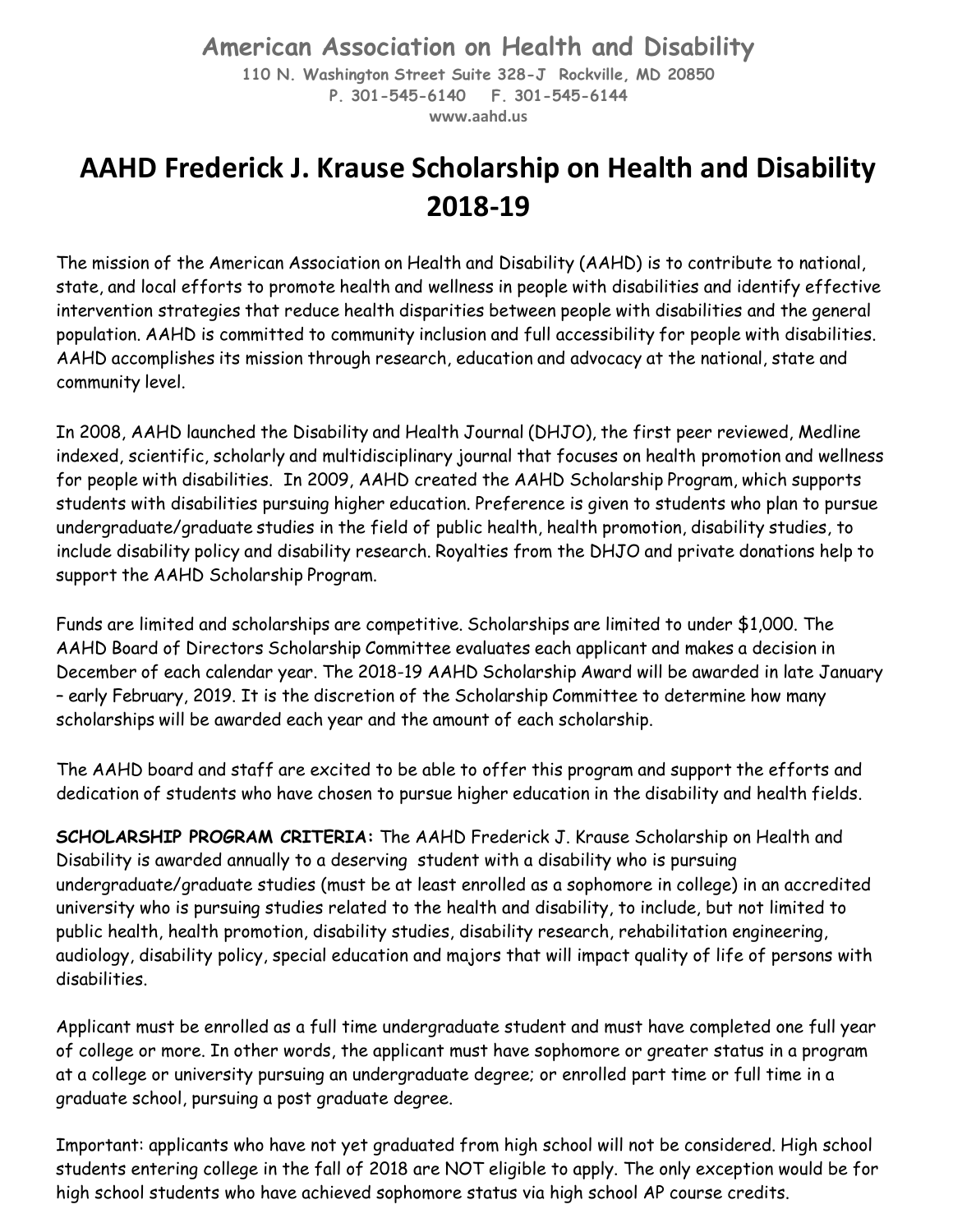Applicant must have a disability as defined by the American with Disabilities Act, and must provide documentation to verify this. Preference will be given to students majoring in public health, disability studies, health promotion or a field related to disability and health.

Preference will be given to students with a history of community service and/or volunteer activities.

Applicant must be a US citizen or legal resident living in the United States and enrolled in an accredited United States university.

**FUNDING INFORMATION & APPLICATION REQUIREMENTS**: Funds are limited to under \$1,000. The AAHD Board of Directors Scholarship Committee will evaluate each of the applicants and make a decision in December of each calendar year. The 2018-2019 Scholarship Award will be awarded in late January-early February 2019. It is the discretion of the Scholarship Committee to determine how many scholarships will be awarded each year and the amount of each scholarship. Applications are due November 15, 2018.

## **APPLICATION REQUIREMENTS**

Applicant must provide a Personal Statement (maximum 2 pages, double spaced), including brief personal history, educational/career goals, extra-curricular activities, and reasons why they should be selected by the AAHD Scholarship Committee. This statement must be written solely by the applicant.

Applicant must provide two (2) Letters of Recommendation (One must be from a teacher or academic advisor). Letters may be sent by U. S. mail or by email attachment and should include the signature of the teacher or advisor, and the name of student should appear in the subject line of the email.

Applicant must provide an official copy of college transcript, which should be mailed to AAHD in a sealed envelope.

Applicant must have a documented disability and provide documentation of their disability from a specialist (physician, educator, et. al).

Applicant must agree to allow AAHD to use his/her name, photo and/or story in future scholarship materials.

**APPLICATION FORM:** [AAHD Scholarship 2018-19](http://www.aahd.us/wp-content/uploads/2012/07/AAHDScholarship2017-18.pdf) available online: [www.aahd.us/scholarship](http://www.aahd.us/scholarship)

Please attach your application, supporting materials, etc. and email to [scholarship@aahd.us.](mailto:scholarship@aahd.us) Type "2018-19 Scholarship" in subject line. (Please use MS Word or PDF for your personal statement and PDF for all other documents that are emailed as attachments). If this is not possible, please mail your documents to:

> Scholarship Committee American Association on Health and Disability 110 N. Washington Street, Suite 328-J Rockville, MD 20850

Only completed applications will be considered and must be postmarked and/or received by email no later than November 15, 2018.